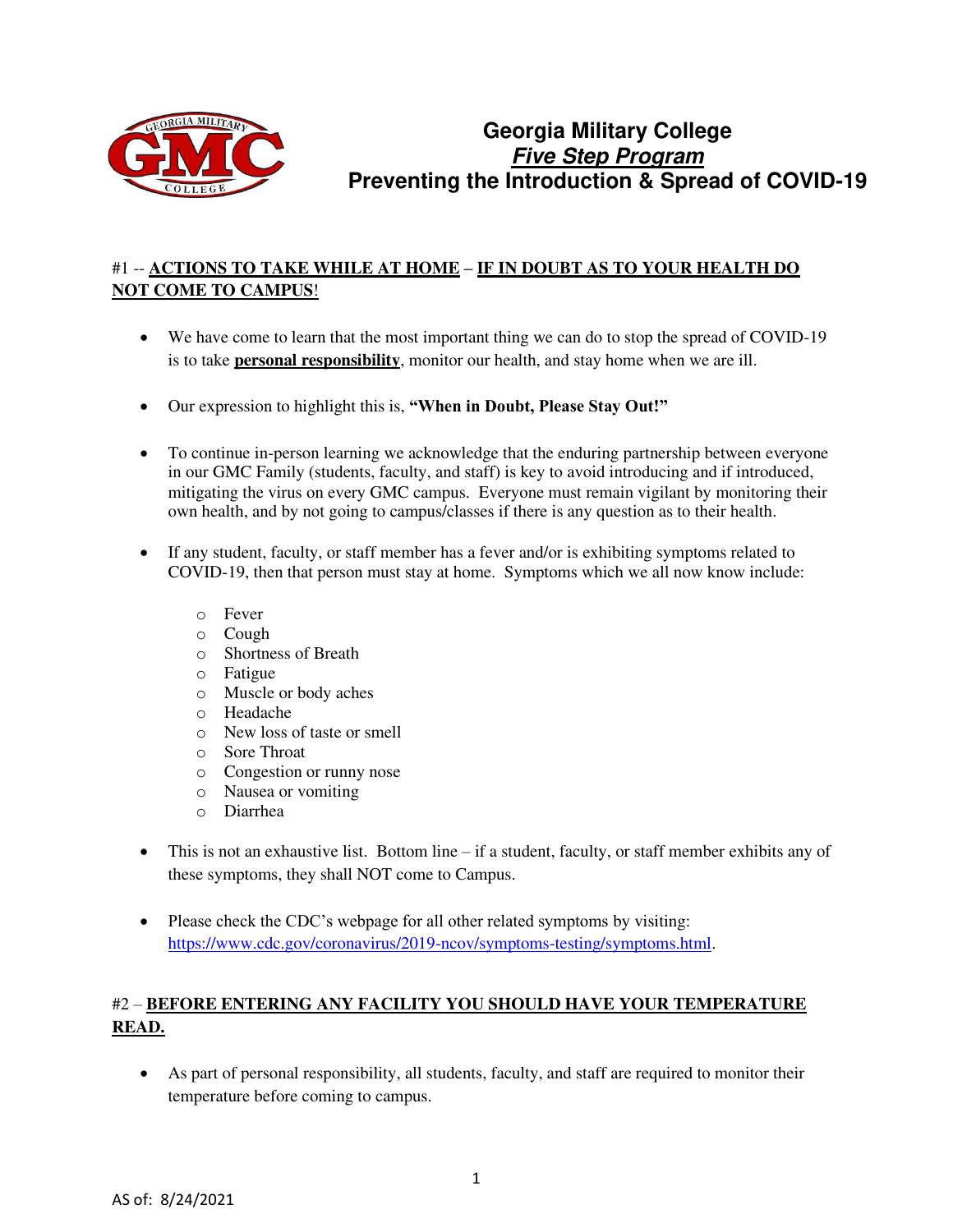- Moreover, if there is any question at all, before entering any facility individuals are encouraged to check their temperature using an industrial temperature reading system or hand-held device.
- Any student who registers a temperature of 100 degrees or more please follow our policy of "When in Doubt, Please Stay Out."
- Any faculty or staff member who registers a temperature of 100.4 should also follow the policy of "When in Doubt, Please Stay Out."
- Any student who remains at home out of caution or is sent home will work with their professors and within GMC's attendance policy to ensure their success.

#### #3 – **AIR PURIFICATION AND SURFACE SANITATION**.

- While on campus all classrooms and student areas (every facility) is equipped with ionizer systems which will continually clean indoor air. Ionizer systems have demonstrated in a study to reduce COVID-19 by 99.4% within 30 minutes.
- This is key to the GMC preventative program if the virus is introduced on campus, the virus is immediately eradicated.
- GMC works within the CDC guidelines on enhanced cleaning and use of approved chemicals to fight the spread of COVID-19.
- High traffic areas and 'touch points' are continually sanitized with daily cleaning of all occupied areas.
- Classrooms and student areas are disinfected daily, and more often if needed. There is also a method known as 'fogging' that additionally is used when appropriate.
- All classrooms and student areas are equipped with hand sanitizers and we expect them to be used upon entry.
- All sinks in restrooms, locker rooms, classrooms, and labs are equipped with soap dispensers for required hand washing and are refilled daily.
- Sanitation/UV wands are available for faculty and staff and are encouraged to be used.

### #4 – **FOR THOSE WHO WANT TO WEAR THEM, FACE COVERINGS ARE ENCOURAGED.**

- It is recommended that anyone entering a GMC facility should carry a mask with them.
- For fully vaccinated students, faculty, and staff masks are optional.